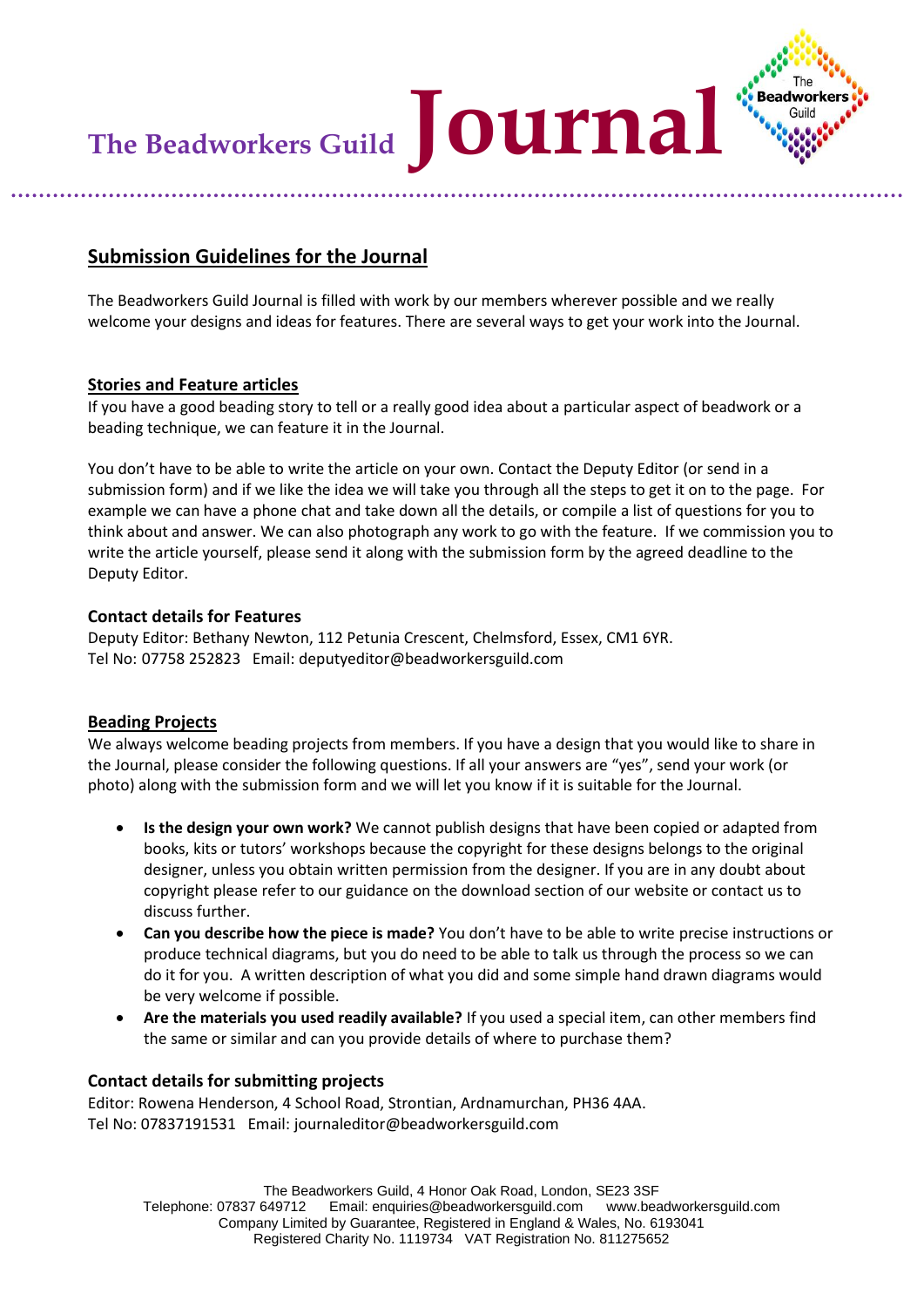

## **Submission Form**

| Author/designer's name                                                                                                                                                                                               |                                                                     |
|----------------------------------------------------------------------------------------------------------------------------------------------------------------------------------------------------------------------|---------------------------------------------------------------------|
| Address                                                                                                                                                                                                              |                                                                     |
| Telephone no.                                                                                                                                                                                                        |                                                                     |
| Email address                                                                                                                                                                                                        |                                                                     |
| Title of feature article and general<br>theme<br><b>OR</b><br>Title of project and techniques used                                                                                                                   |                                                                     |
| Inspiration for project (up to 50 words<br>explaining the inspiration behind your<br>work).                                                                                                                          |                                                                     |
| If this is your first submission to the<br>Journal please tell us a little about<br>yourself and your beading (max. 100<br>words).                                                                                   |                                                                     |
| Payment<br>If payment has been agreed it would be very<br>helpful to pay by bank transfer rather than<br>cheque, as this helps to keep our costs down.<br>If this is acceptable please provide your bank<br>details. | Account Name:<br>Account No:<br>Sort Code:                          |
| Donation to the Guild<br>All donations to the Guild are very much<br>appreciated as this helps to keep our costs as a<br>charity to a minimum.                                                                       | If you would like to donate your fee to the Guild please sign here. |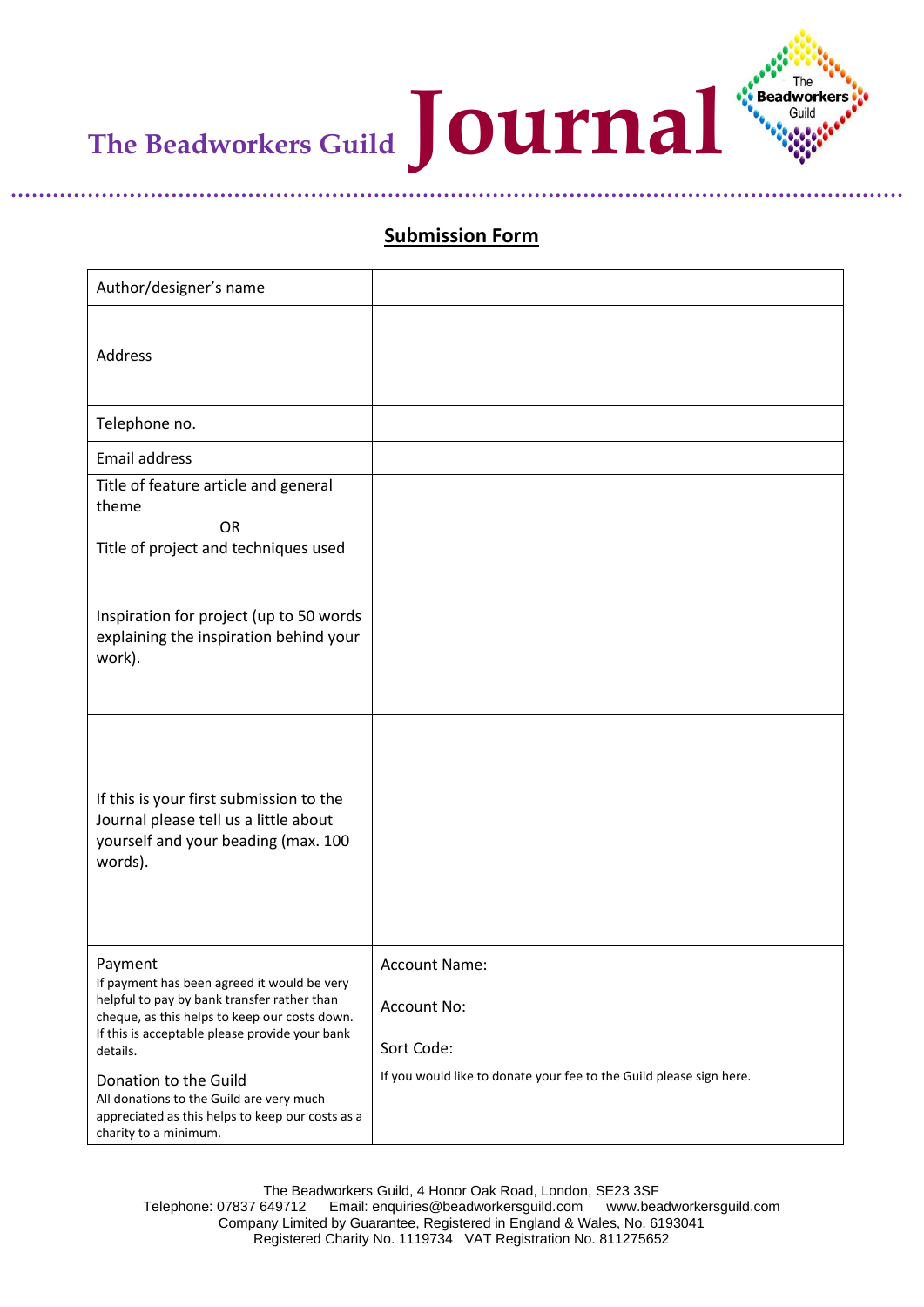

### **Submission accepted**

Once your submission has been accepted we will need some more information from you, as listed below.

### **Feature Articles**

- Author's agreement (form enclosed)
- Text for the article to agreed length
- Any items of work for photography
- Images to be included in the article (any images for publication should be sent in high resolution (300 dpi) jpeg or tiff format via email, Dropbox or on a disc)

Please send to: Bethany Newton, 112 Petunia Crescent, Chelmsford, Essex, CM1 6YR Call: 07758 252823 or email: deputyeditor@beadworkersguild.com

#### **Projects**

- Author's agreement (form enclosed)
- Written instructions for the project
- Diagrams (these can be hand drawn)
- A shopping list for the project
- The finished item/s for photography (it is advised that beadwork is sent by tracked and signed for delivery)

### **Payment and publication**

We pay for all designs published at a rate of £40.00 per page unless you would like to donate your fee to the Guild. Please indicate your choice on the submission form. We do not pay for features unless we have specifically commissioned an article and payment has been agreed in advance (at a rate of £40.00 per page). Payment is made within 21 days of publication and all fees are inclusive of VAT.

You will receive a complimentary copy of the issue your article/project is published in and any work submitted for photography will also be returned at the same time, if it has not been returned to you earlier. *(Whilst great care is taken with submitted items, we can not accept any responsibility for loss or damage to contributions. It is recommended that any beadwork is sent via signed for delivery)*

Please send to: Rowena Henderson, 4 School Road, Strontian, Ardnamurchan, PH36 4AA Call: 07837191531 or email: journaleditor@beadworkersguild.com

We do not send articles/designs for you to proof unless this has been specifically agreed in advance, as we have a team of proof readers for this purpose. Occasionally we have to move an article or project to a different issue from that planned. If this is necessary we will inform you as soon as possible*.*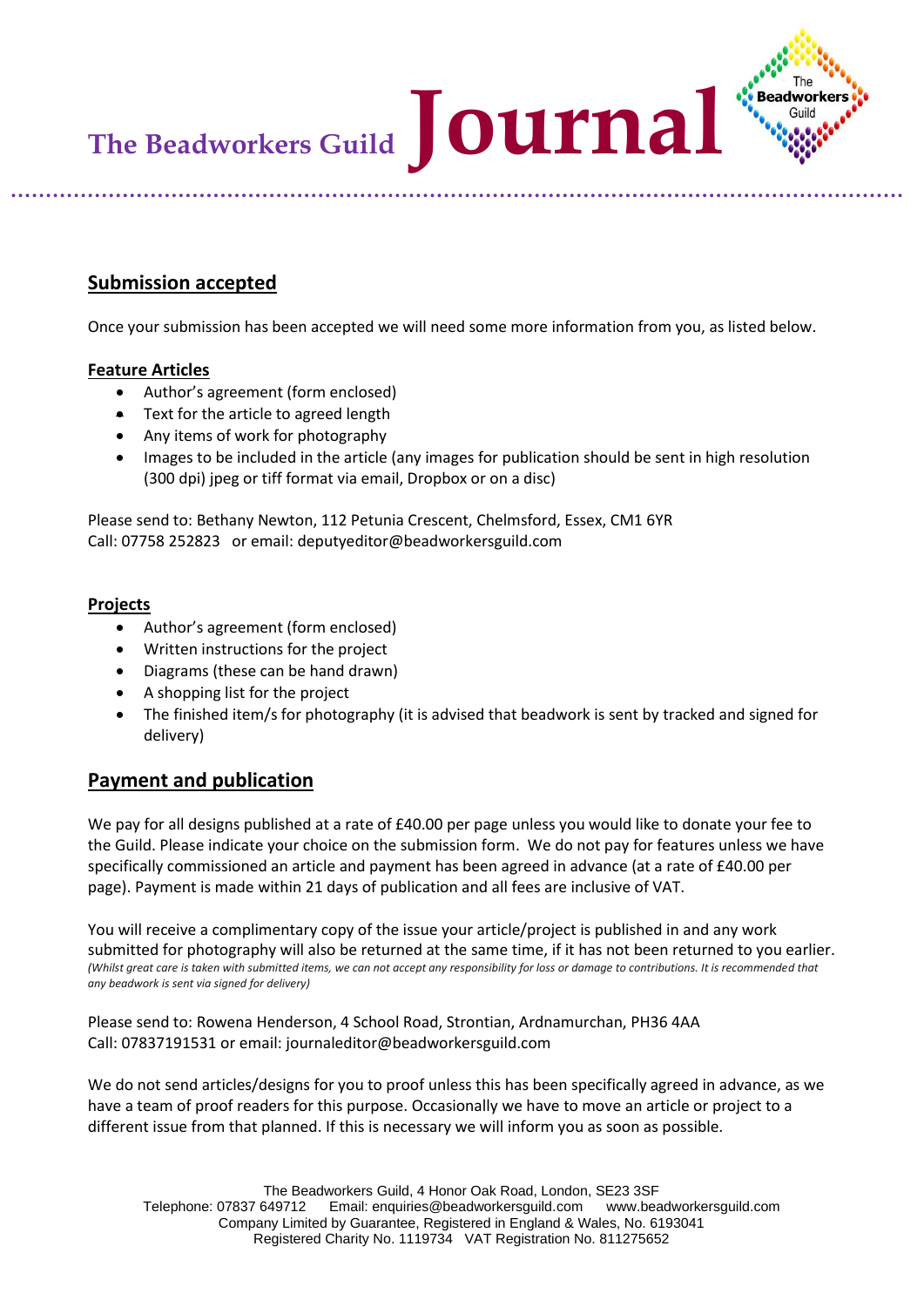The Beadworkers Guild **JOUrna** 

**Please feel free to call or email Rowena or Bethany if you have any questions.**

# **AUTHOR'S AGREEMENT**

Guild

Please complete the author's agreement below which testifies that the work is your own, that you give us permission to print it in our paper and digital Journal and that it has not been previously published elsewhere. The copyright for your design remains with you but we do ask that you do not publish, sell or teach the design within six months of our publication.

1. The Beadworkers Guild (BWG) shall purchase First British and worldwide Serial Rights for the article/design. This allows the BWG to publish the article/design once and for the first time in its Journal, in both its paper and digital formats. The article/design should not be offered elsewhere for publication, taught or sold for six months from the date of its appearance in the Journal.

2. The Journal shall have the right to reproduce the work for advertising, sales promotion and publicity purposes in connection with The Beadworkers Guild and its Journal.

3. Articles/designs from the Journal may also be used on the Beadworkers Guild's web site in the members area and any extra information regarding articles/designs will remain in the members area for the full membership year. The Journal may also publish corrections to articles/designs which will remain indefinitely in the members area.

4. The BWG has the right to edit, condense or alter the work as necessary for publication.

5. By signing this agreement you are stating that all content submitted for this article/design is your own work. The article/design shall not infringe copyright law in any way. If the submitted article/design belongs to another author/designer or this is a joint project, then written permission from the author/designer to publish must be included with the author's agreement, along with their contact details.

6. The article/design shall contain no material that is libellous, defamatory or any way in contravention of the law.

7. The agreed payment for publication of the article/design constitutes payment in full.

8. The terms and conditions of this agreement apply to all articles/designs submitted for publication in the Journal, in both its paper and digital formats.

9. Publication of the article/design is subject to adherence to this agreement.

10. The BWG will continue to sell copies of the paper and digital journal until the initial print run of paper journals has ended. After this point, the BWG will not sell copies of the digital journal, or initiate a second print run of the paper journal.